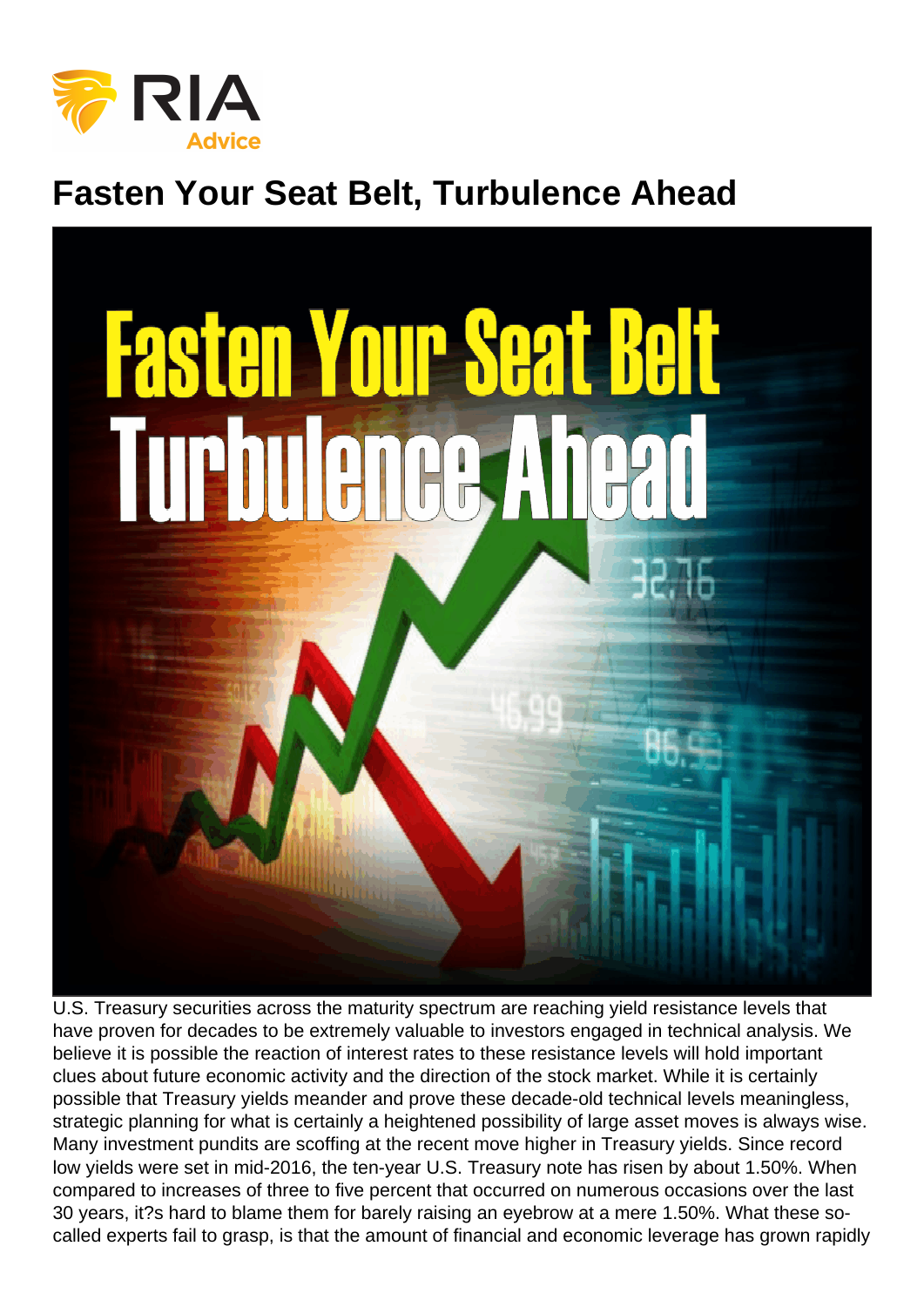over the last thirty years. As such, it now takes a much smaller increase in interest rates to slow economic growth, raise credit concerns, reduce the ability to add further debt and generate financial market volatility. The 1.50% increase in interest rates over the last two years is possibly equal to or even more significant than those larger increases of years past. In this article, we look back at how the economy and assets performed in those eras. We then summarize potential economic and market outcomes that are dependent on the resolution of current yields against their resistance levels.

## Technical Analysis

In October 1981, following a period of strong inflation and dollar weakness, the yield on the tenyear U.S. Treasury note peaked at 15.84%. Since those daunting days, bond yields have gradually declined to the lowest levels in U.S. recorded history. To put the duration of this move in context, no investment professional under the age of 60 has worked in a true secular bond bear market. During this long and durable decline in interest rates, there were periods were interest rates moved counter to the trend. In some cases, moves higher in yield were sudden and the effects on the economy and financial markets were meaningful. In our article [1987](https://realinvestmentadvice.com/1987/?utm_medium=email&utm_campaign=RIA Special Report 1987 new link&utm_content=RIA Special Report 1987 new link+CID_3446e5bb42edad9968c782d0dcaf2e88&utm_source=RIA Email Marketing Software&utm_term=READ MORE), we showed how an increase of over 3.00% on the ten-year Treasury note over a ten month period was a leading cause of Black Monday, the largest one-day loss in U.S. stock market history. Interestingly, historical short-term peaks in yield have been technically related. When graphed, the peaks and troughs can be neatly connected with a linear downward sloping channel, which has proven reliable support and resistance for yields. The graphs below show the decline in yields and the respective channels for Two, Five and Ten-year Treasury notes. Our focus is on the resistance yield line, the upper line of the channels. Two-Year Note

Five-Year Note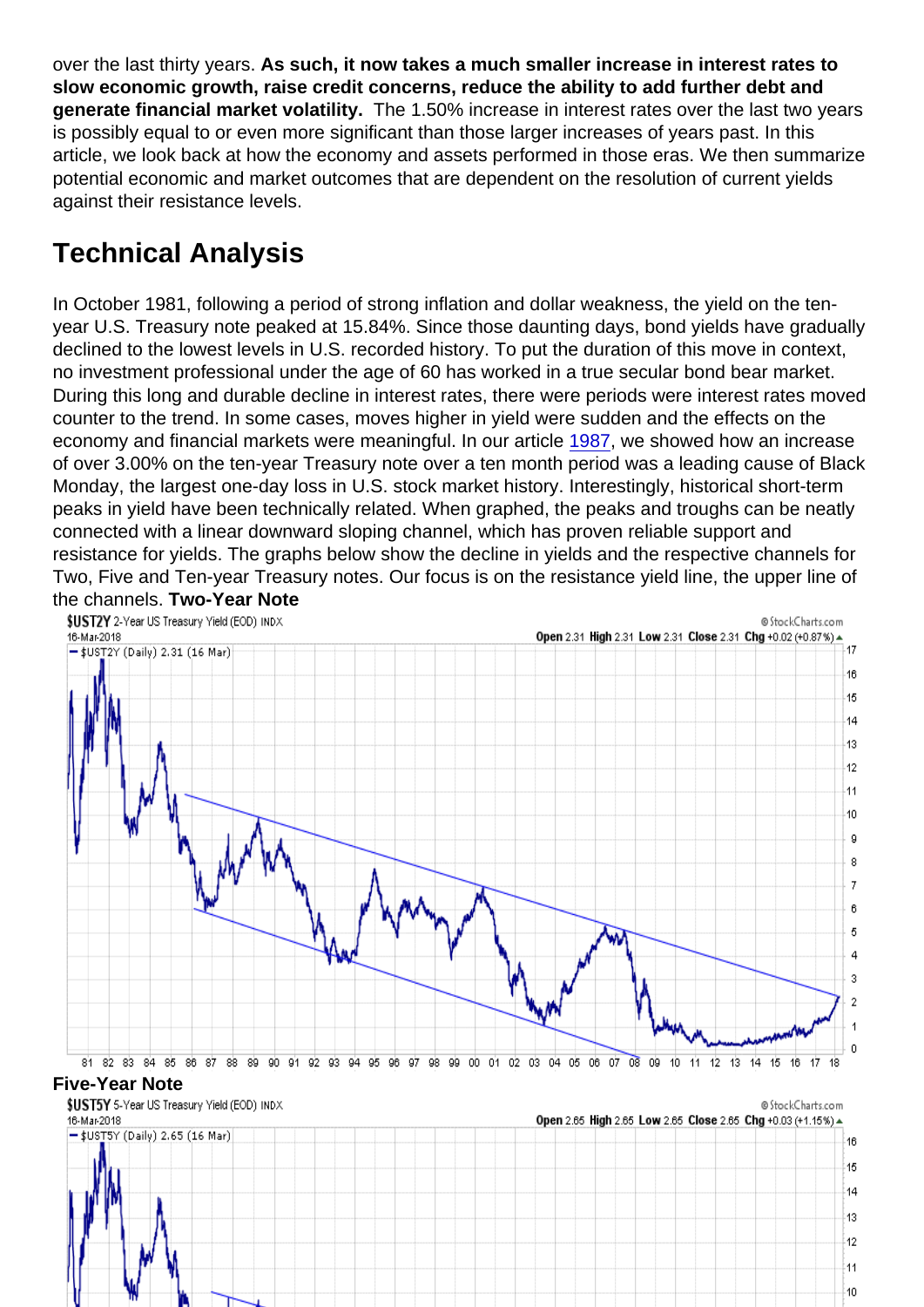The composite graph below shows all three securities together with labeled boxes that correspond to commentary beneath the chart for each era.

All Graphs Courtesy: Stockcharts#1 1986-1990- This period followed a significant reduction of yields as then-Fed Chairman Paul Volcker (1979-1987) successfully employed higher interest rates to tame double-digit inflation and restore faith in the U.S. Dollar. Despite inflation being ?conquered? and interest rates dropping meaningfully, interest rates reversed course and began moving higher again. In the first ten months of 1987, the ten-year U.S. Treasury yield rose approximately 3.00%. Higher yields coupled with several other factors produced Black Monday, a 22% decline in the Dow Jones Industrial Average that is still the largest one-day loss on a percentage basis in U.S. equity market history. Following the 1987 stock market turmoil, yields receded. This decline was short-lived, and by early 1989, yields had exceeded the levels of 1987.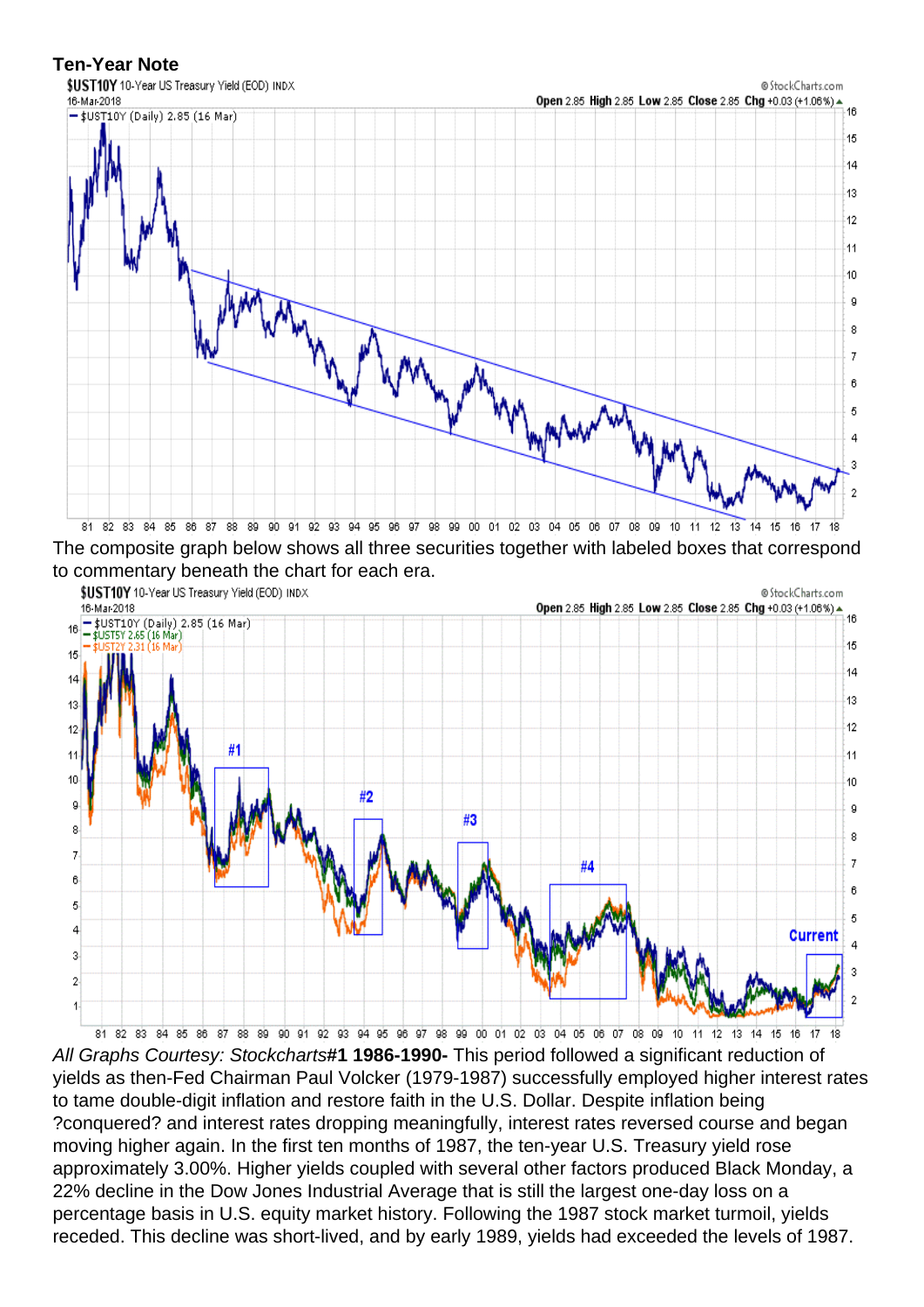Marked by the Savings & Loan Crisis, a recession followed from July 1990 to March 1991 in which GDP declined by 5.3%. From peak to trough, the S&P 500 declined 20%, and the 10-year Treasury note yield would decline by 3.75% over the next three years. #2 1994-1995- This period is coined ?the Great Bond Massacre.? In only 14 months, 2-year Treasury note yields rose over 4%. Starting in February of 1994, the Fed increased the Fed Funds rate in a move that, despite previous warnings from Greenspan, caught investors and Wall Street off guard. The Fed continued a series of rate hikes that inflicted heavy damage on insurance companies, mutual funds, hedge funds and other leveraged bondholders. In the years preceding this era, the growing use of securitized fixed income products, derivatives and leverage magnified the damage that would typically be caused by a similar change in interest rates. The tail end of this period was marked by the Mexican Peso crisis and the Orange County, California bankruptcy. Both events were directly the result of the rise in interest rates. Despite damage to bondholders and the liquidation of some large funds, the effects on the economy and stock investors were surprisingly small. For more information on this event, we recommend reading [The Great Bond Massacre](http://fortune.com/2013/02/03/the-great-bond-massacre-fortune-1994/), published by Fortune in 1994. #3 1998- 2001- Despite a strong U.S. economy in 1997 and 1998, various financial events such as the Russian debt default, Asian financial crisis and the implosion of the poorly named hedge fund Long Term Capital Management (LTCM) resulted in Alan Greenspan and the Fed reducing the Fed Funds rate. Unlike other instances in which the Fed provided an economic boost to the economy, this stimulus occurred with an economy that, by all measures, was running hot. Productivity was rising as technological innovation seemed endless, and government deficits were turning to surpluses. Easy money fed rampant speculation in the stock market, especially the tech sector. In 1999, the Fed started raising rates, and the entire yield curve followed. Over this period of slightly more than a year, ten-year notes rose by about 2.75% and reached their peak in January 2000. In March of 2000, the NASDAQ reached an all-time high that would not be eclipsed for another 16.5 years. By the third quarter, higher interest rates and the popping of the tech bubble resulted in a recession that would last three quarters. From the peak in yields to June 2003, ten-year note yields declined by 3.75%. From peak to trough, the S&P 500 fell by over 50% and the NASDAQ by a staggering 83%. #4 2004-2007- In the aftermath of the tech crash and recession of 2001, the Fed kept the fed funds rate at or below 2% for over two years. Instead of setting rates at a level appropriate for the level of economic growth, they used generous monetary policy to help reignite the financial fervor of the late ?90?s. While the benefits of excessive stimulus helped all financial assets, the housing sector seemed to benefit most. In 2004, the Fed sensed stronger economic growth. Over the next three years, they would gradually increase the Fed Funds rate by 4.25% from 1.00% to 5.25%. From 2003 to 2007, the ten-year note yield rose 2.25%. Shortly after the peak in yields, real-estate prices crashed nationwide, and the great financial crisis ensued. From 2007 to 2009, GDP declined 5.1%, and the S&P 500 again fell over 50%. To combat the crisis, the Fed lowered the fed funds rate to zero, provided a large number of generous bailouts for financial institutions and introduced Quantitative Easing (QE).

## **Today**

Monetary policy has remained in crisis mode ever since 2008. As a result, interest rates reached levels never seen before in U.S. history. The Fed bought over \$3.5 trillion of U.S. Treasury and mortgage-backed securities via QE of which about two-thirds of the purchases occurred well after the economy was out of recession. In late 2015, the Fed began to slowly increase the fed funds rate, and the Fed appears set to take a more aggressive approach this year. They have also begun to slowly reduce their balance sheet by allowing securities purchased during QE to mature without being replaced. As a result of the tighter monetary policy, yields have begun to rise. Thus far, financial conditions remain stimulative, and the increase in yields has not been nominally comparable to the previous periods detailed above. As discussed at the beginning of the article, it is not just the level of rates but the amount of debt outstanding that matters. This was the lesson learned by many in 1994 and it holds even truer today. Currently, all three Treasury